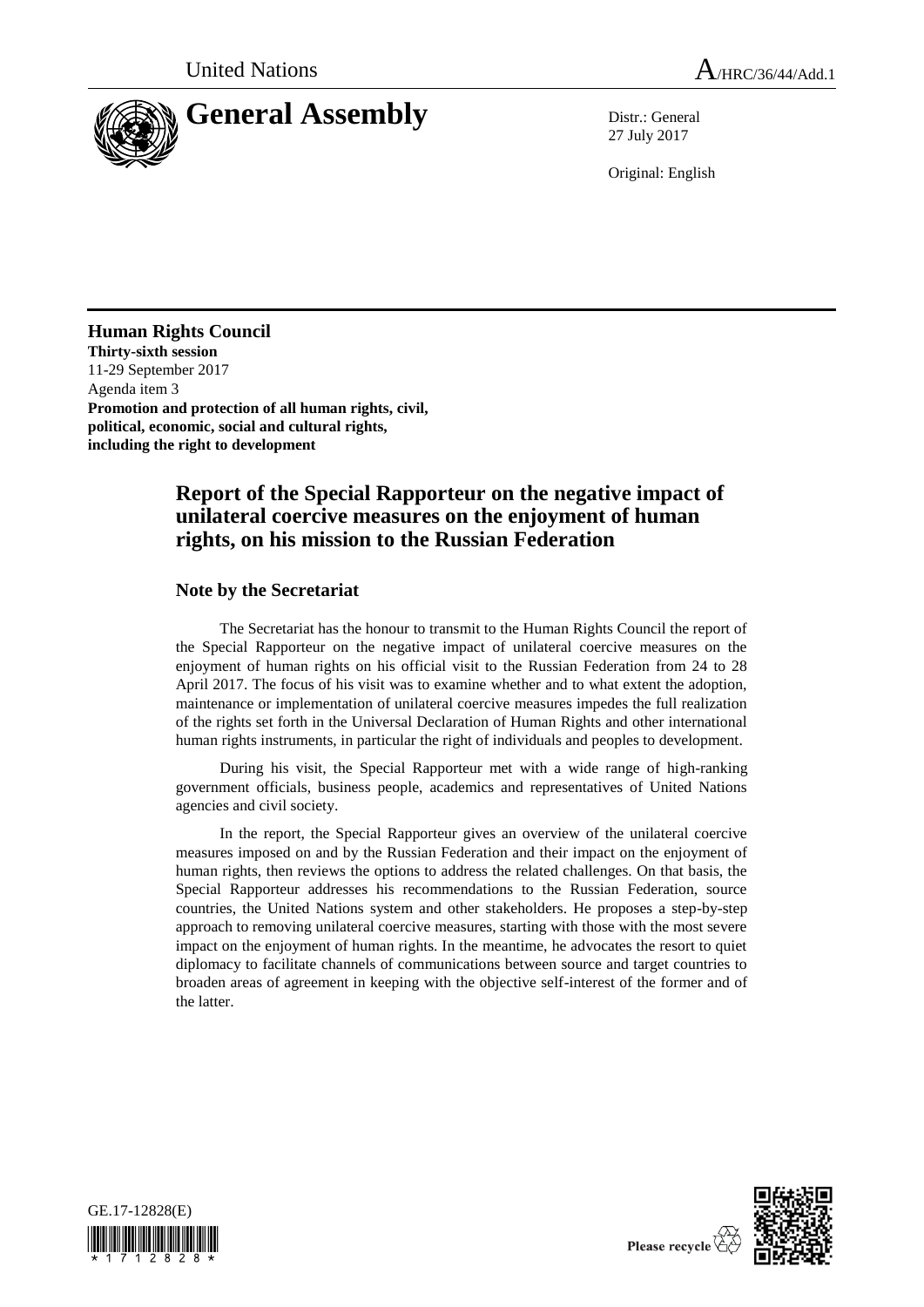# **Report of the Special Rapporteur on the negative impact of unilateral coercive measures on the enjoyment of human rights, on his mission to the Russian Federation**\*

# **I. Introduction**

1. The Special Rapporteur on the negative impact of unilateral coercive measures on the enjoyment of human rights, Idriss Jazairy, undertook an official visit to the Russian Federation from 24 to 28 April 2017. The aim of the visit was to assess the negative impact that unilateral coercive measures imposed by States or groups of States have on the people living in the Russian Federation.

2. During his visit, the Special Rapporteur met with the Deputy Minister for Foreign Affairs, the Deputy Minister for Labour and Social Protection, the Deputy Finance Minister, the Deputy Minister for Energy, the Chair of the Council of the Federation Committee on Constitutional Legislation and State-Building, and the High Commissioner for Human Rights in the Russian Federation. He also met with senior officials from the Department of Humanitarian Cooperation and Human Rights, the Department of Economic Cooperation of the Ministry of Foreign Affairs, the Ministry of Economic Development, the Federal Service for State Statistics and the Civic Chamber, and regional representatives.

3. The Special Rapporteur held consultations with the Vice-President of the Russian Union of Industrialists and Entrepreneurs, the Vice-President of the Chamber of Commerce and Industry and the First Vice-Chair of the Bank for Development and Foreign Economic Affairs. He also met with representatives of civil society organizations, experts and academics.

4. The Special Rapporteur met with representatives of the United Nations in Moscow. In addition, he consulted with different diplomatic representatives from the Non-Aligned Movement. Unfortunately, despite his requests, he was not able to meet with representatives of the United States of America, the European Union and several European countries. Nonetheless, the information included in the present report regarding unilateral coercive measures taken by individual States and the European Union against the Russian Federation has been shared for factual correction with the respective permanent missions to the United Nations Office at Geneva, which provided some comments and observations on 17 July 2017.

5. The Special Rapporteur expresses his gratitude to the Government of the Russian Federation for the invitation and support provided throughout the visit. He thanks the United Nations High staff in Moscow for their invaluable cooperation and assistance.

6. The Russian Federation invited the Special Rapporteur to visit different regions in the country, as well as the Autonomous Republic of Crimea and the city of Sevastopol (hereinafter "Crimea"). <sup>1</sup> The Special Rapporteur declined the invitation to visit Crimea (and other regions), noting that, as an independent expert mandated by the Human Rights Council, he was required to perform his official functions in accordance with the Charter of the United Nations, which includes the principles of sovereignty and non-intervention, and in observance of General Assembly resolutions 68/262 and 71/205.

7. Any reference to Crimea in the present report should be read in the light of General Assembly resolutions 68/262 and 71/205.

<sup>\*</sup> Circulated in the language of submission and in Russian only.

<sup>&</sup>lt;sup>1</sup> Definition taken from General Assembly resolution 71/205.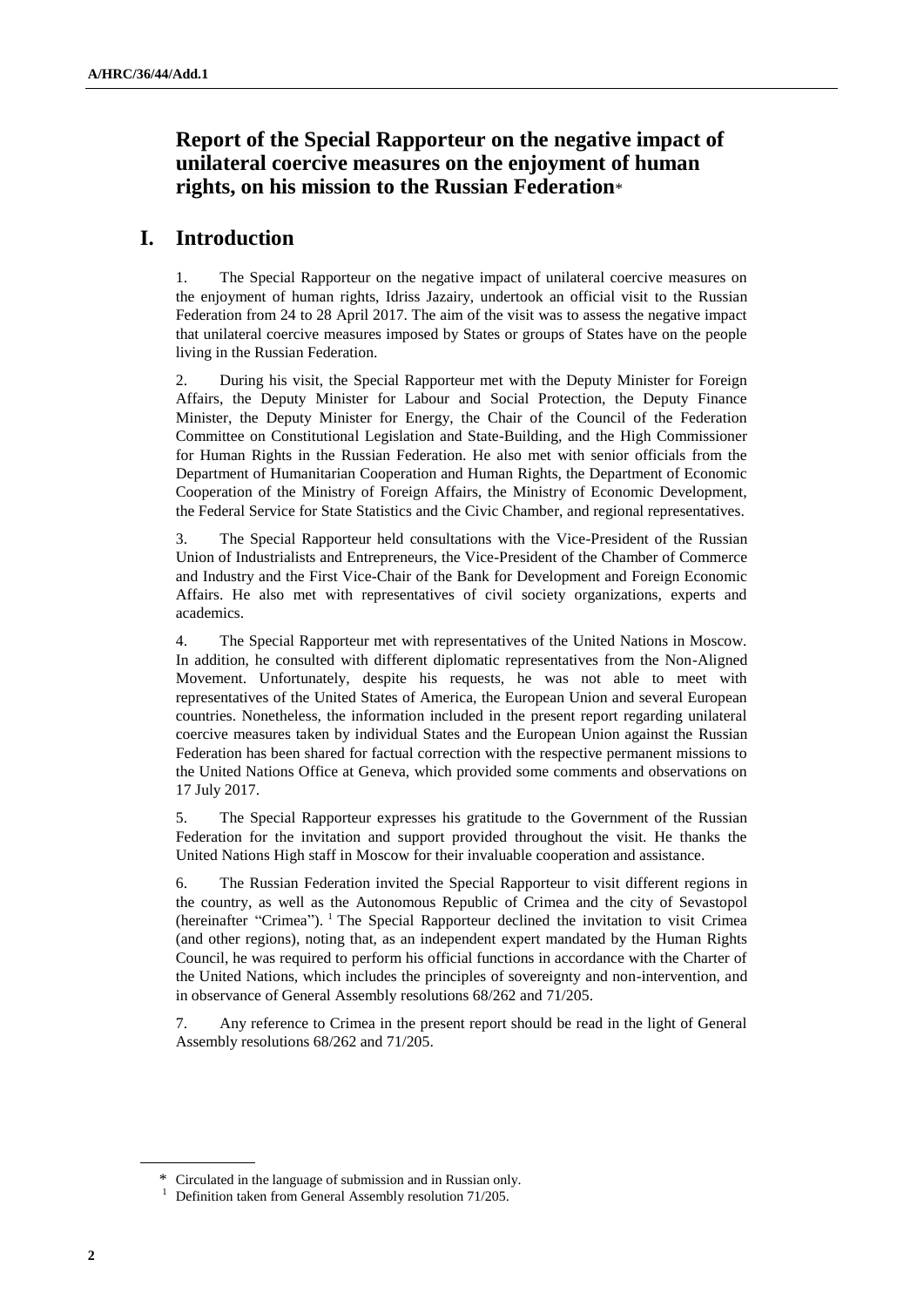### **II. Background**

8. In the context of the situation in south-eastern regions of Ukraine and relations between the Russian Federation and Ukraine, some three dozen countries have decided to impose unilateral coercive measures on the Russian Federation. These measures include: travel restrictions and the freezing of funds and economic resources of individuals; the blocking of property; sectoral sanctions against certain entities operating in sectors of the Russian economy, including an investment ban and a prohibition on the exportation or importation of certain goods and technology; and limitations on financial transactions.

9. The Russian Federation has responded with similar measures against a number of countries, including a ban on food imports from Australia, Canada, Norway, the United States and the European Union.

## **III. International legal issues related to unilateral sanctions against the Russian Federation**

10. Unilateral sanctions against the Russian Federation qualify as "unilateral coercive measures" to the extent that they have been adopted by States — or regional organizations — without a mandate of the Security Council acting pursuant to Article 41 of the Charter of the United Nations (see A/HRC/30/45, para. 14).

11. It has been rightly noted that "[t]he prevailing view among international law specialists, however, is that autonomous sanctions cannot be legal per se and thus require international legal justification for their imposition".<sup>2</sup>

12. Sanctions on the Russian Federation should be expected to comply with the procedural and substantive conditions for recourse to lawful countermeasures, as set out by the General Assembly in its resolution 56/83 on the responsibility of States for internationally wrongful acts. In particular, the International Law Commission has noted that a "State which resorts to countermeasures based on its unilateral assessment of the situation does so at its own risk and may incur responsibility for its own wrongful conduct in the event of an incorrect assessment".<sup>3</sup>

13. Moreover, as the Special Rapporteur noted in his 2016 report to the General Assembly, "[s]uch responsibility could also be engaged in a situation where, even acting with proper justification, States (or international organizations) are found to have disregarded legal preconditions for recourse to countermeasures, such as the proportionality and reversibility of the measures" (see A/71/287, para. 11).

14. The view has been widely expressed that unilateral sanctions on the Russian Federation qualify as "third-party countermeasures" under international law, to the extent that they aim at responding to grave violations of obligations owed to the international community. However, it is to be noted that the permissibility of third-party countermeasures remains unsettled in international law, and was left open in General Assembly resolution 56/83.<sup>4</sup>

<sup>&</sup>lt;sup>2</sup> See E. Moret, T. Biersteker, F. Giumelli et al., "The new deterrent? International sanctions against Russia over the Ukraine crisis" (Graduate Institute of International and Development Studies, Geneva, 2016), annex II.

<sup>&</sup>lt;sup>3</sup> See report of the International Law Commission at its fifty-third session (A/56/10), chap. IV. E. 2., comment No. 3 on article 49. It has also been noted that, in case of sanctions, "[t]he lawfulness of the action on the international plane depends, in the first place, on the effective occurrence of the international wrongful act by the target State", Tarcisio Gazzini, "The normative element inherent in economic collective enforcement measures: United Nations and European Union practice" in *Les sanctions économiques en droit international/Economic sanctions in international law*, Linos-Alexandre Sicilianos and Laura Picchio Forlati, eds. (Leiden, Martinus Nijhoff, 2004).

<sup>4</sup> See General Assembly resolution 56/83, annex (arts. 48 and 54); see also e.g. Linos-Alexandre Sicilianos, "Countermeasures in response to grave violations of obligations owed to the international community" in *The law of international responsibility*, J. Crawford, A. Pellet and S. Olleson, eds.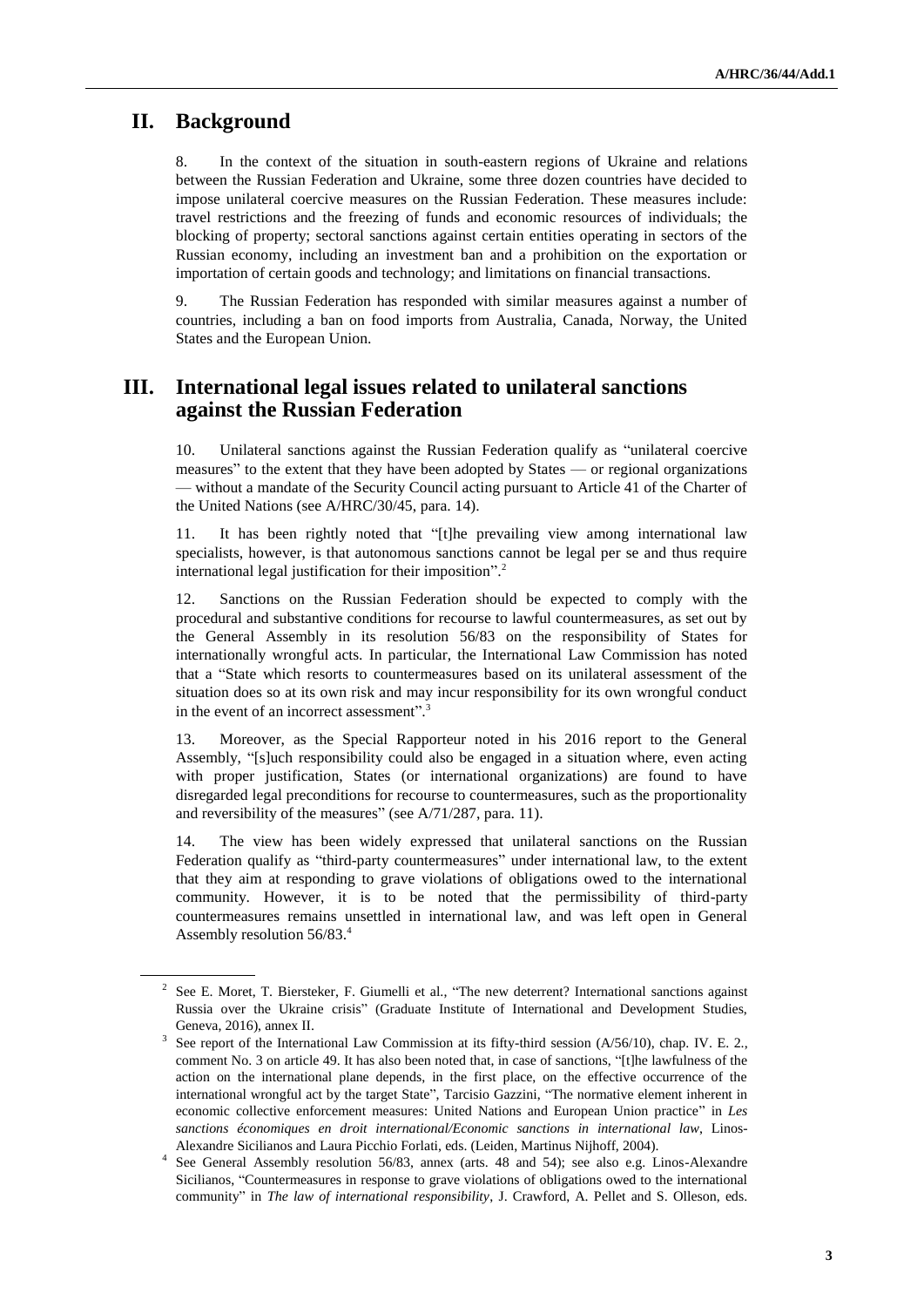# **IV. Overview of coercive measures in force against the Russian Federation**

15. Unilateral coercive measures imposed against the Russian Federation involve two primary autonomous sanctions regimes: those of the United States and those of the European Union. In those sanctions regimes, some measures are directed against targets in the Russian Federation and Ukraine. In the present report, the Special Rapporteur will only focus on those measures targeting the Russian Federation.

16. Measures against the Russian Federation are reported to have been imposed with the purposes of ceasing hostilities in south-eastern regions of Ukraine, negotiating a peace agreement, enforcing a peace agreement and maintaining the territorial integrity of Ukraine. They include individual measures, such as assets freezes and travel bans, and sectoral measures, in the areas of finance, defence and oil services. They have been supplemented by a range of other States, including Australia, Canada, Japan, New Zealand and Ukraine; neighbouring Georgia and the Republic of Moldova; Montenegro and Albania, both European Union candidate countries; and States members of the European Free Trade Association, such as Iceland, Liechtenstein, Norway and Switzerland, which have aligned themselves with the some of the measures adopted by the European Union.<sup>5</sup>

17. The present report will not assess the legality of those measures under public international law. Such an assessment lies outside the scope of the Special Rapporteur's mandate, which focuses solely on the negative impact that unilateral coercive measures may have on the enjoyment of human rights

### **A. Unilateral coercive measures imposed by the United States**

18. In the present section, unilateral coercive measures imposed by the United States will be referred to as "sanctions" for the sole purpose of maintaining the source country's terminology.

### *Overview and scope*

19. The United States imposes sanctions against the Russian Federation and Crimea in the framework of a Ukraine/Russian Federation-related sanctions programme implemented by its Treasury Office of Foreign Assets Control. The sanctions programme started on 6 March 2014 with executive order 13660, issued by the President of the United States.<sup>6</sup>

20. Later, in further response "to the actions and policies of the Government of the Russian Federation, including the purported annexation of the Crimea region of Ukraine", the President issued executive orders 13661, 13662 and 13685 to expanded the scope of the national emergency declared in executive order 13660.In particular, order 13685 requested that additional steps be taken against the Russian Federation, and prohibited the import or export of any goods, services or technology to or from Crimea, or any new investment in Crimea by a United States national, wherever located.

21. On 29 December 2016, the Office of Foreign Assets Control imposed sanctions on five Russian entities and four Russian individuals in connection with their alleged efforts to interfere with the 2016 United States presidential election. The new sanctions were imposed

<sup>(</sup>Oxford University Press, 2010), pp. 1137-1148; and M. Dawidowicz, "Public law enforcement without public law standards? An analysis of State practice on third-party countermeasures and their relationship to the UN Security Council" in *British Yearbook of International Law,* Vol. 77, iss. 1, pp. 333-418 (January 2007); and M. Dawidowicz, "Third-party countermeasures: A progressive development of international law?" in *Questions of International Law* (June 2016) pp. 3-15.

<sup>5</sup> See, for example, www.consilium.europa.eu/en/press/press-releases/2015/07/28-alignment-russiasaction-destabilising-ukraine/.

<sup>&</sup>lt;sup>6</sup> See www.treasury.gov/resource-center/sanctions/Programs/Documents/ukraine.pdf. Executive order 13660 was issued pursuant to, inter alia, the International Emergency Economic Powers Act and the National Emergencies Act.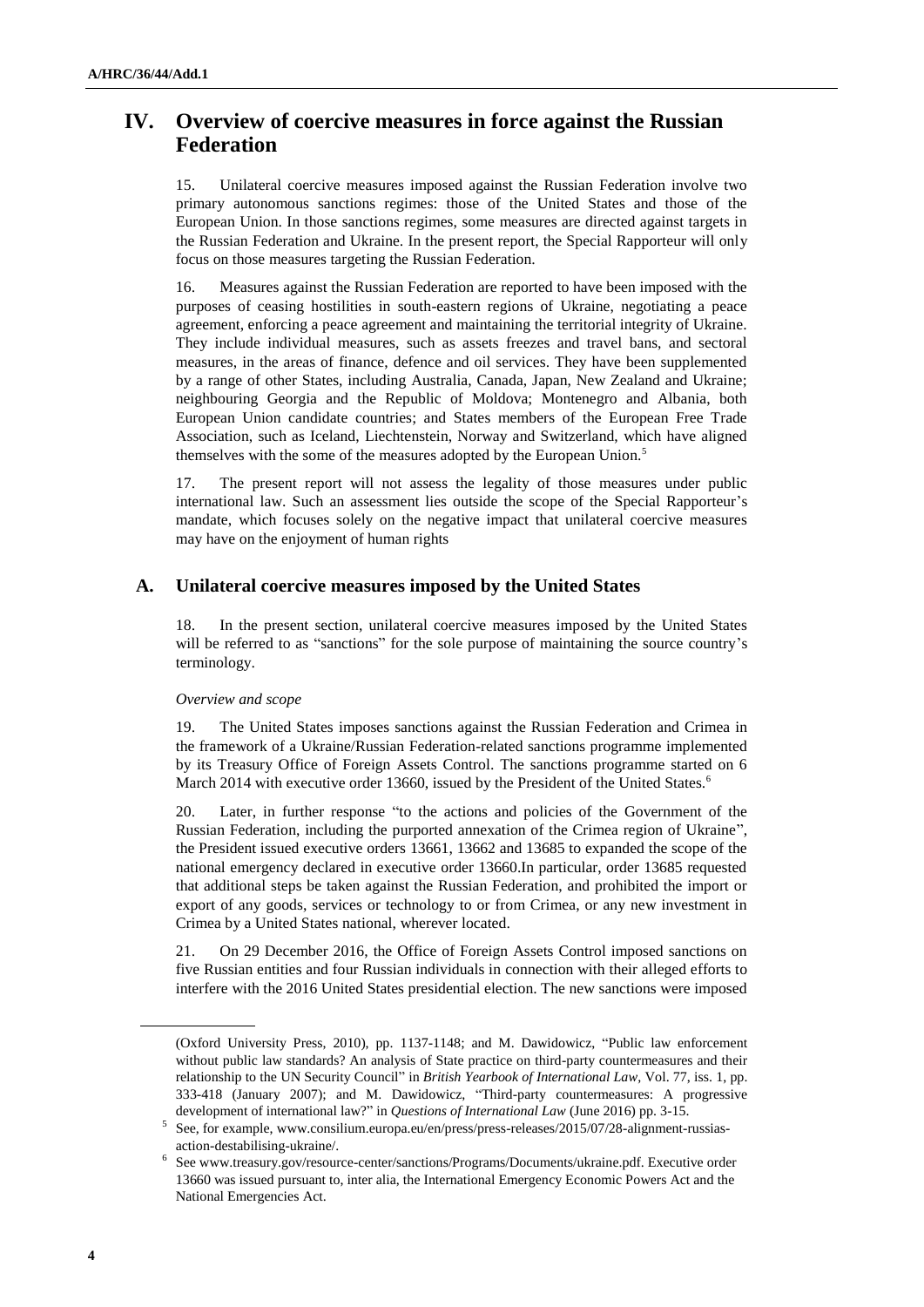pursuant to executive order 13757, effective 29 December 2016, amending order 13694, addressing "cyber-related activities", by expanding the types of significant, malicious cyber-related activities that are liable to be sanctioned.<sup>7</sup> The Office also imposed sanctions on two other individuals in the Russian Federation for having allegedly engaged in significant, malicious cyber-related activities for private financial motives.

22. The means of implementing sanctions are established in regulations of the Office of Foreign Assets Control<sup>8</sup> and in determinations by the Secretary of the Treasury, after consultations with the United States Secretary of State, that the provisions of executive order 13662 shall apply to: (a) "the financial services and energy sectors of the Russian Federation economy";<sup>9</sup> and (b) "the defence and related materiel sector of the Russian Federation economy".<sup>10</sup>

23. Through a system of specific licences, the Office of Foreign Assets Control may consider on a case-by-case basis requests to authorize "transactions that are neither exempt nor covered by a general license". It may also authorize certain types or categories of activities and transactions that would otherwise be prohibited under the Ukraine/Russian Federation-related sanctions programme by issuing a general licence.

24. In summary, United States sanctions on the Russian Federation and Crimea comprise the following categories: (a) blocking sanctions targeting listed individuals and entities; (b) "sectoral" sanctions targeting specific sectors of the Russian economy; and (c) a ban on investment and a trade embargo on Crimea.

#### *Blocking sanctions*

25. Under its blocking sanctions, transactions by United States nationals, wherever located or by any person in the United States, are prohibited unless otherwise authorized or exempt, if they involve transferring, paying, exporting, withdrawing, or otherwise dealing in the property or interests in property of an entity or individual included on the Office of Foreign Assets Control's list of specially designated nationals and blocked persons. The property and interests in property of an entity that is 50 per cent or more owned, whether individually or in the aggregate, directly or indirectly, by one or more persons whose property and interests in property are blocked pursuant to any part of title 31 of the Code of Federal Regulations chapter  $V<sup>11</sup>$  are also blocked, regardless of whether the entity itself is listed.

26. Similar blocking measures apply to certain legal and natural persons that are now listed on the list of specially designated nationals and blocked persons pursuant to amended executive order 13694 (on "cyberactivities"). In addition to the blocking of assets and

<sup>7</sup> As originally issued on 1 April 2015, executive order 13694 authorized sanctions to be imposed on any person determined by the Secretary of the Treasury, in consultation with the Attorney General and the Secretary of State, to be responsible for or complicit in, or to have engaged in, directly or indirectly, cyber-enabled activities:

<sup>•</sup> Originating from, or directed by persons located, in whole or in substantial part, outside the United States

<sup>•</sup> That are reasonably likely to result in, or have materially contributed to, a significant threat to national security, foreign policy, or the economic health or financial stability of the United States

<sup>•</sup> That have the purpose or effect of resulting in one of four specified harms

Now, executive order 13757 expands the types of cyber-related activities that are sanctionable under order 13694 to include "activities that have the purpose or effect of tampering with, altering, or causing a misappropriation of information with the purpose or effect of interfering with or undermining election processes or institutions".

<sup>8</sup> See www.gpo.gov/fdsys/granule/FR-2014-05-08/2014-10576.

<sup>&</sup>lt;sup>9</sup> Determination issued on 16 June 2014 by the Secretary of the Treasury, after consultation with the Secretary of State.

<sup>&</sup>lt;sup>10</sup> Determination issued on 12 September 2014 by the Secretary of the Treasury, after consultation with the Secretary of State.

<sup>11</sup> See www.ecfr.gov/cgi-bin/text-idx?gp=&SID=87e638fe455daf189874f552c9080605&mc=true&tpl=/ ecfrbrowse/Title31/31chapterV.tpl.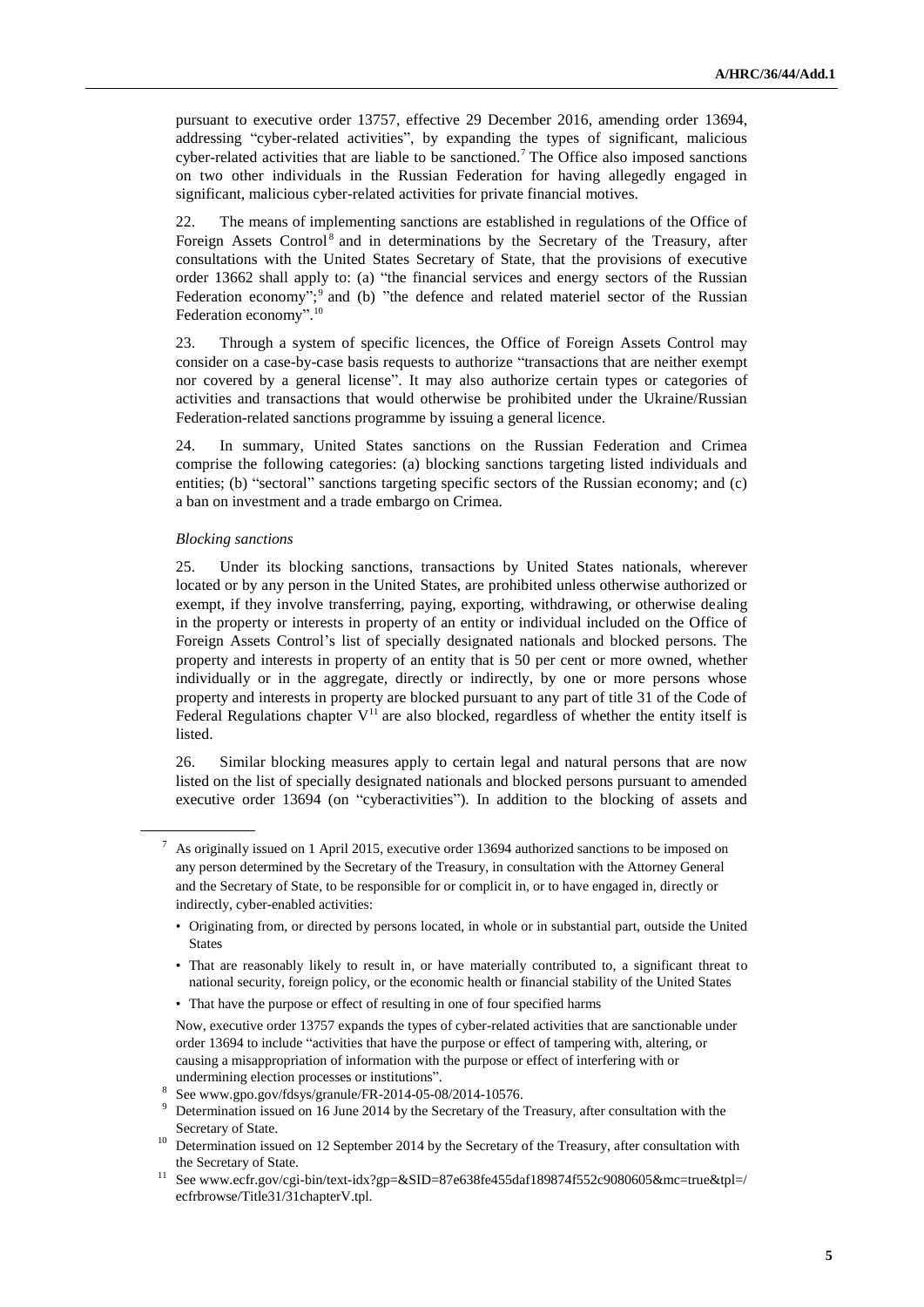measures on the prohibition of transactions, the individuals sanctioned pursuant to that order, as amended, are generally subject to a prohibition from entering the United States.

#### *Sectoral sanctions on the Russian economy*

27. The sectoral sanctions imposed on specified persons operating in the Russian economy were implemented under executive order 13662 through four directives issued by the Office of Foreign Assets Control. Those directives impose prohibitions on United States nationals and within the United States for certain specified transactions with entities made subject to the relevant directive, as identified on the sectoral sanctions identification list. The property and interests in property of an entity that is 50 per cent or more owned, whether individually or in the aggregate, directly or indirectly, by one or more sanctioned persons are also sanctioned, regardless of whether the entity itself is listed on the list. The property and interests in property of those persons are not blocked, nor are transactions with them prohibited beyond the restrictions.

28. Directive No. 1 of the Office of Foreign Assets Control, as amended, prohibits all transactions in provisions of financing for, and other dealings in, new debt of longer than 30 days maturity or new equity of persons determined to be subject to directive 1, their property, or their interests in property; and all activities related to debt or equity issued before 12 September 2014 that would have been prohibited by the prior version of directive No. 1, which extended to activities involving debt of longer than 90 days maturity or equity if that debt or equity was issued on or after the date a person was determined to be subject to directive No. 1.

29. Directive No. 2, as amended, prohibits transacting in, providing financing for or otherwise dealing in new debt of longer than 90 days' maturity of the persons subject to directive No. 2, their property, or their interests in property.

30. Directive No. 3 prohibits transacting in, providing financing for or otherwise dealing in new debt of longer than 30 days' maturity of the persons subject to directive No. 3, their property, or their interests in property.

31. Directive No. 4 prohibits providing, exporting or re-exporting, directly or indirectly, goods, services (except for financial services) or technology in support of exploration or production for deep-water, Arctic offshore or shale projects that have the potential to produce oil in the Russian Federation or in maritime area claimed by the Russian Federation and extending from its territory, and that involve any person subject to directive No. 4, its property or its interests in property.

### **B. Unilateral coercive measures imposed by the European Union**

#### *Background and overview of legal authorities*

32. European sanctions enacted since 2014 in the context of relations between the Russian Federation and Ukraine constitute a complex system involving a number of different legal instruments, most of which have been subject to amendments, expanded or modified over time. At the outset, it must be noted that some European Union sanctions are applied specifically on the Russian Federation — and some of its officials, individuals, entities and a variety of economic sectors and activities — while other sanctions targeting Crimea are technically considered — in line with the policy of the European Union not to recognize the "annexation" of Crimea by the Russian Federation — as applied on Ukraine.

### *Sanctions on the Russian Federation*

33. The sanctions regime implemented since July 2014 and subsequently extended to the present day<sup>12</sup> (measures in force as at March 2017) is described below.

<sup>&</sup>lt;sup>12</sup> Relevant legal instruments adopted at the European Union level are: Council Decision 2014/512/CFSP (OJ L 229, 31.7.2014, p. 13) and Council Regulation (EU) No 833/2014 (OJ L 229, 31.7.2014, p. 1), with corrigendum (OJ L 246, 21.8.2014, p. 59). Later amended by Council Decision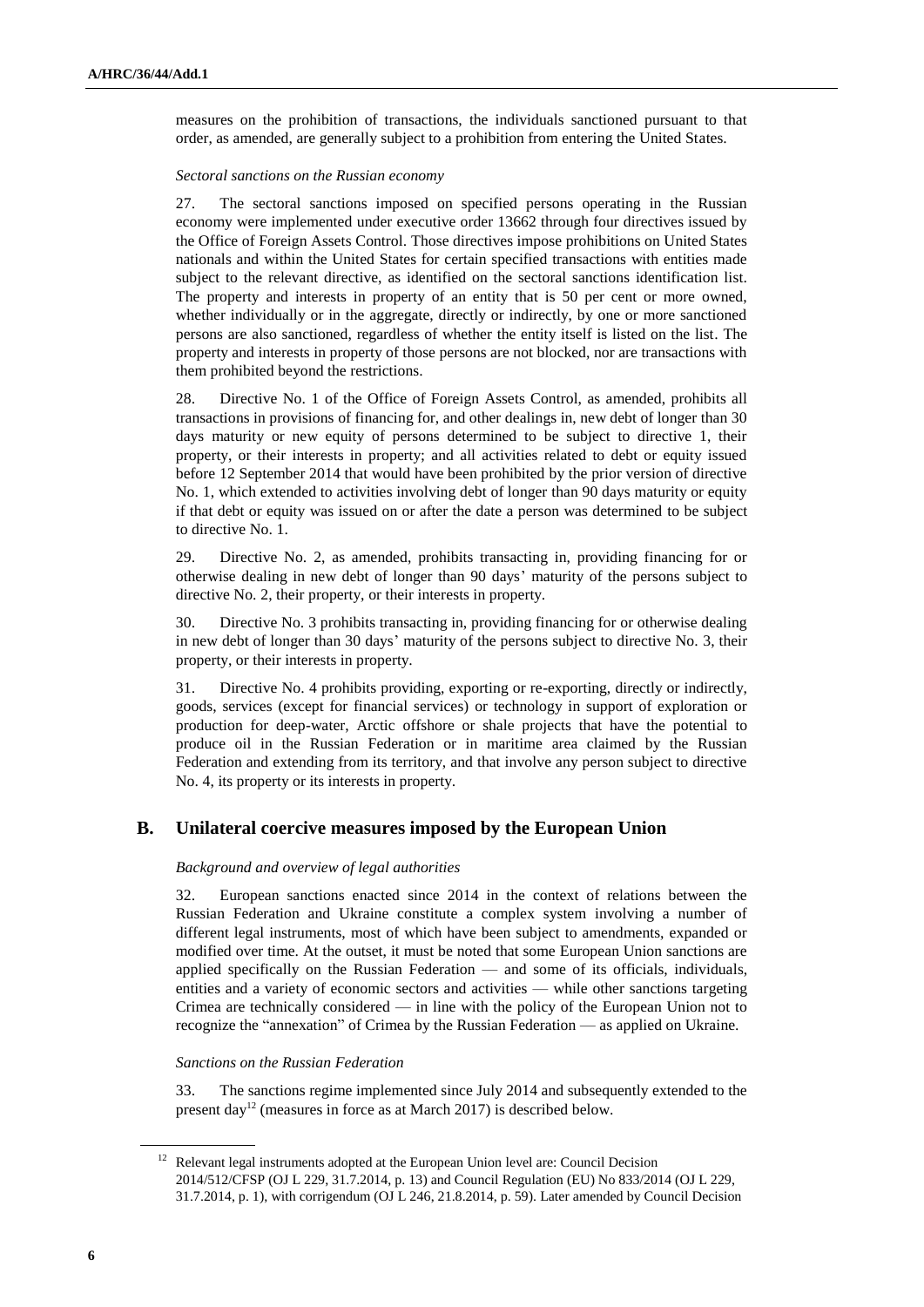#### *Arms embargo*

34. In July 2014, the European Union enacted an embargo on the import and export of arms and related material to or from the Russian Federation and on related materiel and services, extending also to dual-use goods, technology and related services.<sup>13</sup>

#### *Restrictions on exports of energy-related equipment*

35. The European Union put in place controls on export of certain equipment for the Russian energy industry (relating to deep-water, Arctic or shale oil projects). Under that regime, exports of certain energy-related equipment and technology to the Russian Federation are subject to prior authorization by competent authorities of European Union member States. Export licenses are to be denied if products are destined for oil exploration and production in waters deeper than 150 metres or in the offshore area north of the Arctic Circle, or projects that have the potential to produce oil from resources located in shale formations by way of hydraulic fracturing. The following services necessary for the abovementioned projects may not be supplied: drilling, well testing, logging and completion services and supply of specialized floating vessels.<sup>14</sup>

#### *Financial restrictions*

36. European Union sanctions also include restrictions on the issuance of or trade in certain "bonds, equity or similar financial instruments". European Union nationals and companies therefore may no longer buy or sell new bonds, equity or similar financial instruments with a maturity exceeding 30 days, issued by five major state-owned Russian banks; three major Russian energy companies; three major Russian defence companies; or subsidiaries outside the European Union of the entities above or those acting on their behalf or at their direction. Assistance in relation to the issuing of such financial instruments is also prohibited. European Union nationals and companies may also not provide loans with a maturity exceeding 30 days to the entities described above.<sup>15</sup>

#### *Targeted measures*

37. The European Union had applied asset freezes and visa bans to 150 persons, while 37 entities have been subject to asset freezes in the European Union. That includes persons and entities "responsible for action against Ukraine's territorial integrity, persons providing support to or benefitting Russian decision makers and 13 entities in Crimea and Sevastopol that were confiscated or that have benefitted from a transfer of ownership contrary to Ukrainian law".<sup>16</sup>

### **C. Unilateral coercive measures imposed by other States**

#### **Canada**

38. Canada has applied unilateral coercive measures on the Russian Federation that closely mirror those taken by the United States and the European Union, under its Special Economic Measures Act. On 17 March 2014, its "Special Economic Measures (Russia) Regulations" came into force and have been amended a number of times since then. The measures include an asset freeze and dealings prohibition on designated persons, including

<sup>15</sup> Ibid.

<sup>16</sup> Ibid.

<sup>2014/659/</sup>CFSP (OJ L 271, 12.9.2014, p. 54) and Council Regulation (EU) No 960/2014 (OJ L 271, 12.9.2014, p. 3), Council Decision 2014/872/CFSP (OJ L 349, 5.12.2014, p. 58) and Council Regulation (EU) No 1290/2014 (OJ L 349, 5.12.2014, p. 20), Council Decision (CFSP) 2015/1764 (OJ L 257, 2.10.2015, p. 42), and Council Decision (CFSP) 2016/1071 (OJ L 178, 2.7.2016, p. 21).

<sup>&</sup>lt;sup>13</sup> "EU sanctions against Russia over Ukraine crisis", European Union Newsroom, 16 March 2017, available at [https://europa.eu/newsroom/highlights/special-coverage/eu-sanctions-against-russia-over](https://europa.eu/newsroom/highlights/special-coverage/eu-sanctions-against-russia-over-ukraine-crisis_en)[ukraine-crisis\\_en.](https://europa.eu/newsroom/highlights/special-coverage/eu-sanctions-against-russia-over-ukraine-crisis_en) 

<sup>14</sup> Se[e https://europa.eu/newsroom/highlights/special-coverage/eu-sanctions-against-russia-over](https://europa.eu/newsroom/highlights/special-coverage/eu-sanctions-against-russia-over-ukraine-crisis_en)[ukraine-crisis\\_en.](https://europa.eu/newsroom/highlights/special-coverage/eu-sanctions-against-russia-over-ukraine-crisis_en)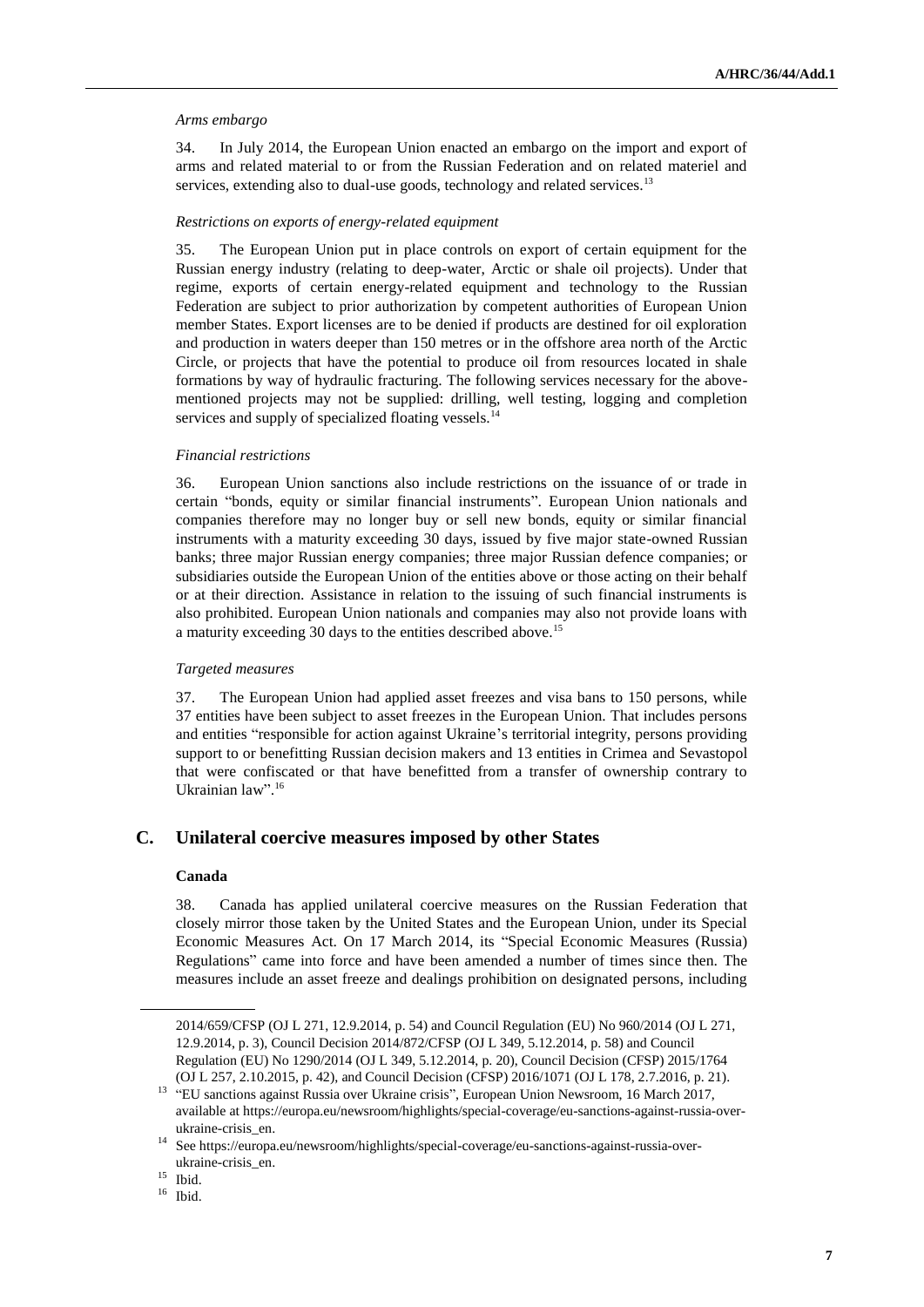individuals and entities. It is prohibited in particular for any person in Canada or any Canadian outside Canada to enter into or facilitate, directly or indirectly, any transaction regarding property, financial or other services — related to a designated person.

39. The aforementioned regulations also impose restrictions on the financial and energy sectors. With some exceptions, they prohibit any person in Canada or Canadians abroad from dealing in new debt of longer than 30 days' maturity in relation to a number of listed entities, or 90 days maturity in relation to other entities. In addition, they prohibit any person in Canada or Canadians abroad from dealing in new securities in relation to listed entities; and prohibit the export, sale, supply or shipping of certain goods intended for use in offshore oil (depth greater than 500 metres), shale oil or Arctic oil exploration and production. That includes a ban on the provision of any financial, technical or other services related to the goods subject to this prohibition. Causing, assisting or promoting prohibited activities is likewise prohibited.<sup>17</sup>

#### **Australia**

40. Australia implements an autonomous sanctions regime in relation to the Russian Federation that started in March 2014. The measures currently include restrictions on the export or supply of goods, restrictions on the export or provision of service, on the import, purchase and transport of goods, on commercial activities, targeted financial sanctions and travel bans.<sup>18</sup>

#### **Norway**

41. Norway has adopted restrictive measures based on the situation in Ukraine, corresponding to the measures adopted by the European Union. This encompasses asset freeze measures and travel restrictions and limitations on the provision of goods and services to the military, energy and financial sectors of the Russian Federation. Particular measures apply to trade and investments involving Crimea.<sup>19</sup>

#### **Switzerland**

42. In March 2014, Switzerland decided not to align itself with the sanctions taken by the European Union against the Russian Federation in relation to the situation in Ukraine. However, Switzerland took measures that serve to avoid the circumvention of international sanctions in relation to the situation of Ukraine over Swiss territory. Those measures reflect the Swiss policy of neutrality and the non-recognition of the annexation of Crimea by the Russian Federation. They include various prohibitions, as well as notification and authorization requirements for certain financial and commercial affairs.

#### **Japan**

43. Japan announced in July 2014 an asset freeze in Japan of the individuals and organizations considered to have been directly involved in the annexation of Crimea and destabilization of eastern Ukraine. It announced publicly that it would take coordinated action in line with the position of the European Union with regard to the new projects for the Russian Federation of the European Bank for Reconstruction and Development.<sup>20</sup>

#### **New Zealand**

44. In 2014, New Zealand suspended negotiations on a free-trade agreement following events in Ukraine.<sup>21</sup> It has also applied an entry ban to a list of individuals.

<sup>17</sup> See www.international.gc.ca/sanctions/countries-pays/Russia-Russie.aspx?lang=eng.

 $^{18}\,$  Se[e http://dfat.gov.au/international-relations/security/sanctions/sanctions-regimes/Pages/russia.aspx.](http://dfat.gov.au/international-relations/security/sanctions/sanctions-regimes/Pages/russia.aspx)

<sup>19</sup> See www.regjeringen.no/en/aktuelt/Restrictive-measures-against-Russia-/id765896/.

<sup>20</sup> Se[e www.mofa.go.jp/press/release/press2e\\_000003.html.](file:///C:/Users/isomova/AppData/Local/Temp/www.mofa.go.jp/press/release/press2e_000003.html)

<sup>21</sup> See www.mfat.govt.nz/en/countries-and-regions/europe/russia/.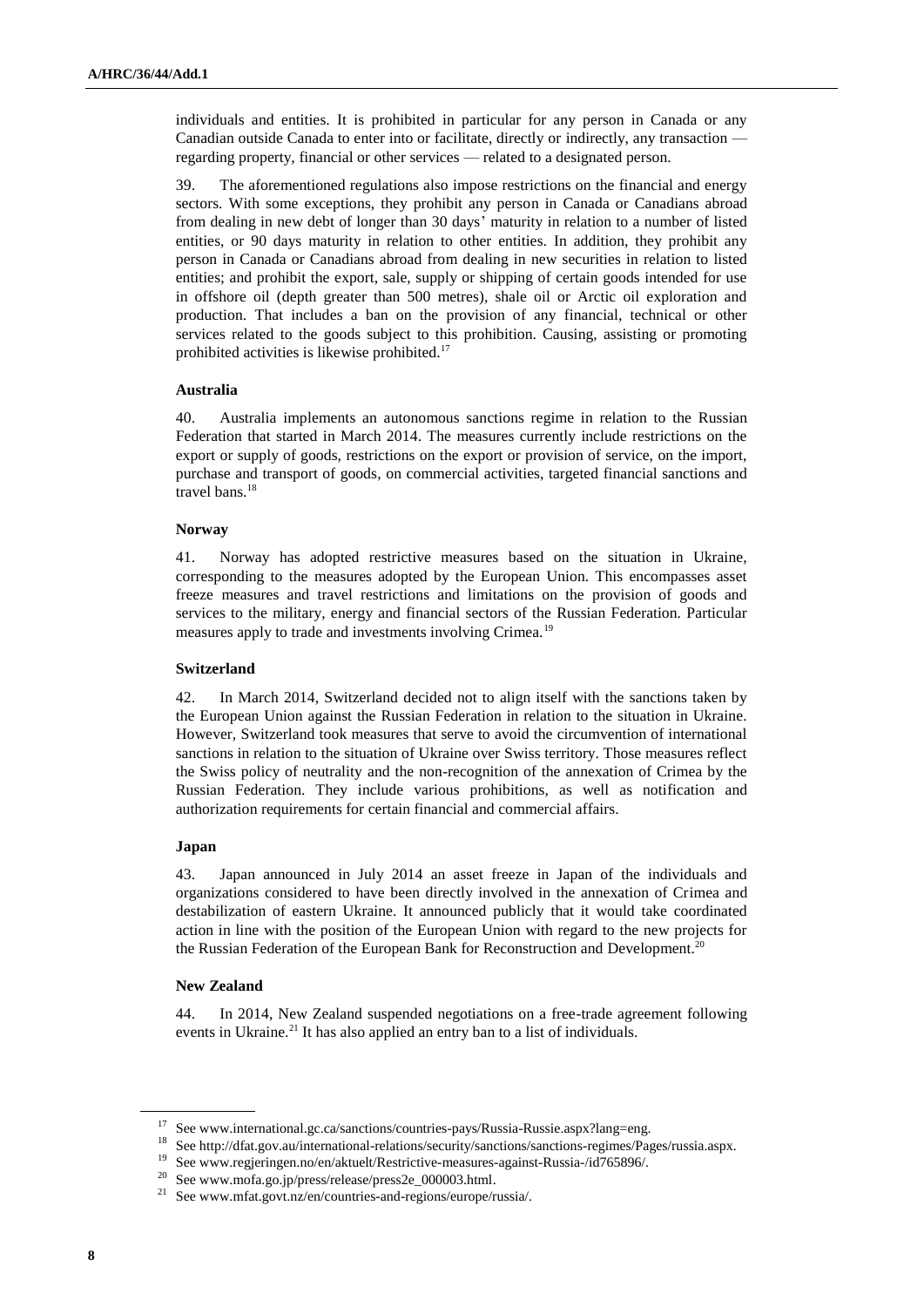# **V. Unilateral coercive measures imposed as "countermeasures" by the Russian Federation**

45. The Russian Federation has imposed several measures in response to the unilateral coercive measures applied by the United States, the European Union and other countries following the events in Crimea and eastern Ukraine.

46. On 20 March 2014, the Russian Federation imposed visa bans against nine United States officials, including a number of senators and presidential assistants. On 24 March 2014, it imposed visa bans on 13 Canadian officials, including members of Parliament. Similar measures against European officials were only introduced in May 2015 with the release of a blacklist of 89 European Union officials and politicians banned from entering the Russian Federation. The list remains active.

47. On 6 August 2014, the Russian Federation started to impose economic coercive measures, consisting of a one-year ban on agricultural products and foodstuffs, as well as a visa ban list. The European Union protested what it considered to be the arbitrary inclusion of those on the visa ban list.

48. The Government of the Russian Federation argues that its sanctions represent a legitimate form of retaliation. The federal customs service released a list of products that had been banned from importation into the Russian Federation from Canada, the United States and the European Union. The list included poultry, fish, seafood, milk and milk products, vegetables, fruits, nuts, meat of bovine animals, pork and meat products.

## **VI. Assessment of the adverse impact of unilateral coercive measures on human rights**

49. Most of the cases of unilateral coercive measures investigated by the Special Rapporteur since the mandate was created have involved measures imposed on developing countries. This is the first time that the mandate has addressed unilateral coercive measures targeting such a powerful and strategically important player of the international community. The high level of integration of the Russian Federation in the global economy and the capacity of its economy to react immediately to a changing reality makes this a truly unique case.

50. Sanctions are concerted among European Union member States and the United States and other source countries targeting the Russian Federation, but as far as implementation is concerned the measures vary to a certain degree. In response to the unilateral coercive measures, and as indicated above, the Russian Federation has applied its own countermeasures that have entailed costs for both source and target countries.

#### **Impact of measures taken**

51. Application of the unilateral coercive measures began at the start of 2014, a time when the price of oil fell substantially. Thus, two shocks occurred simultaneously: the "oil shock" and the "sanctions shock". In view of the complexity of the mix of those causes, it is difficult to determine the discrete impact of the sanctions shock. According to some unofficial estimates provided to the Special Rapporteur in Moscow, they may have caused at most an average reduction of 1 per cent of the gross domestic product (GDP) of the Russian Federation between 2014 and 2016. It remains that the main adverse impact of the reversal of economic fortunes was attributable to the drop in oil prices.

52. The following evolution of general living standards has been observed on the basis of the data provided by the Federal State Statistics Service; part of the evolution can clearly be ascribed to the "sanctions shock", though it is impossible to quantify precisely to what extent:

(a) The trend of overall personal income of the population, which had been increasing at a rate of 4.6 per cent in 2012 and 4 per cent in 2013, was reversed thereafter,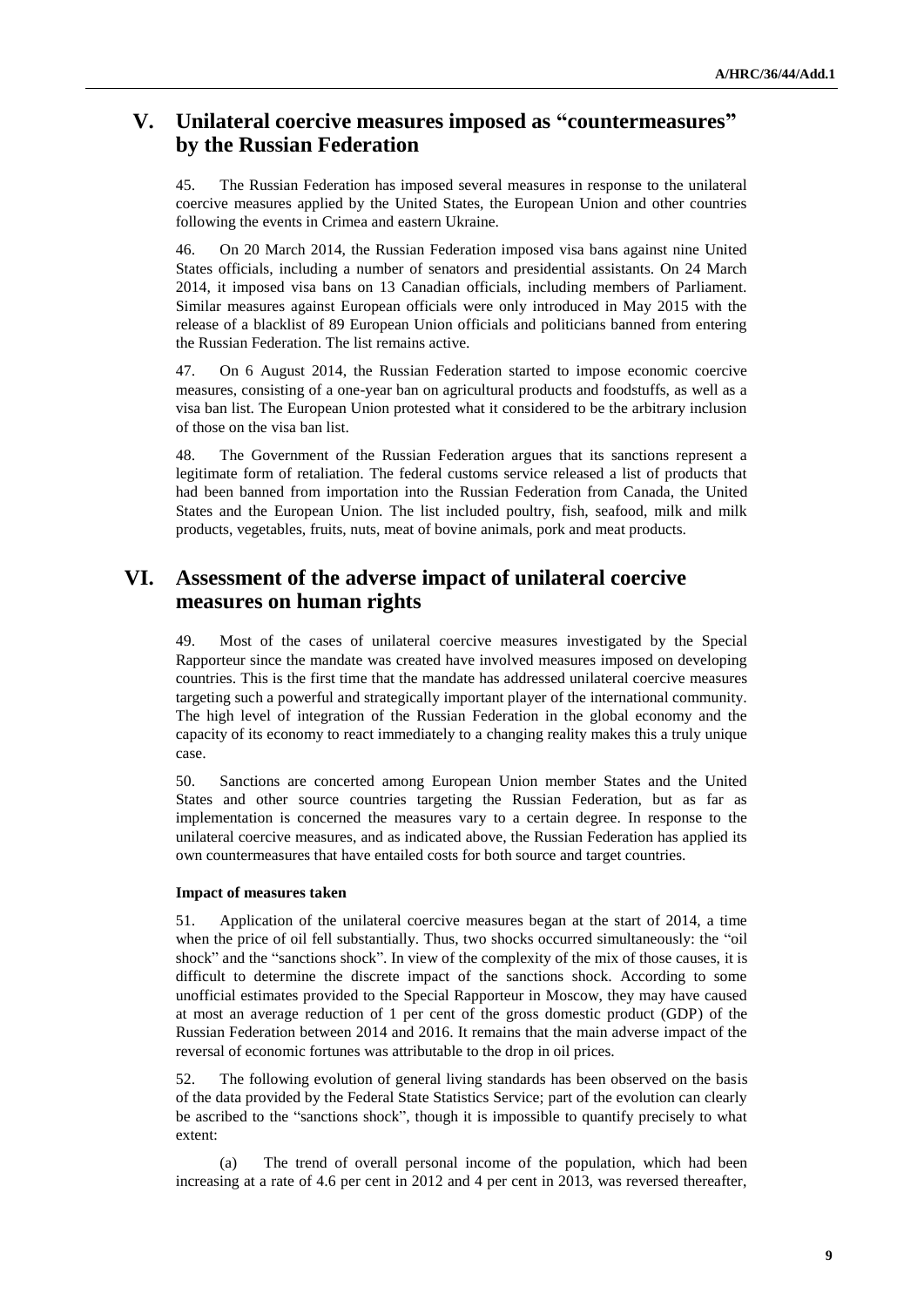falling successively by 0.7, 3.2 and 5.9 per cent for the following years up to and including the first quarter of 2016;

(b) The number of people living below the poverty line (defined to be 10,000 roubles), which had been falling since 1992 with very few exceptions, rose from 15.5 million in 2013 to 19.8 million in 2016, or 13.5 per cent of the total population;

Of those living under the poverty line, some of the most vulnerable population groups — the 7-16 age group, women of working age and pensioners — were reported to have been most affected.

53. In terms of macroeconomic analysis, the combined impact of the two shocks reduced growth from 1.3 per cent in 2013 to 0.7 per cent in 2014 and to - 2.8 per cent in 2015. As a result of adaptation to the post-shock situation, there was a turnaround in economic activity already in the first quarter of 2016, with a negative growth rate of - 0.02 per cent, despite the fact that oil prices remained low. That rate moved back into positive territory in 2017 without any lifting of unilateral coercive measures. Over the past 12 months, the rouble appreciated by 15 per cent against the dollar. This is evidence of a successful adjustment.

54. While the unemployment rate overall remained around 5.5 to 5.6 per cent, small and medium-sized enterprises lost over 15 per cent of their employees over that period and were incited to reduce investment by the climate of unpredictability resulting from the sanctions.

55. The reasons why the impact of economic sanctions on the enjoyment of human rights was not more severe in the country seem related to the following facts:

(a) The Government applied very effectively a counter-cyclical policy by letting the rouble float and by increasing the share of the State sector to substitute for the sanctionimposed ban on foreign funding for the corporate sector beyond 30 days, by reducing considerably the rate of inflation through conservative management of the economy and by ex-post compensation of inflation losses incurred by pensioners;

(b) The economy demonstrated great resilience and a capacity to adapt to new circumstances through Government-assisted restructuring to promote local funding of projects formerly funded by external sources;

(c) The diversification of the economy away from oil was given new impetus;

(d) Emphasis on research was increased, returning to an earlier stage when, in many sectors, including space technology, the Russian Federation was at the forefront (it should be noted that, according to Russian officials, cooperation with the United States in advanced space technology was maintained, including for the supply of engines for spacecraft, despite the ban on the export of advanced drilling technology by the United States); this enabled the Russian Federation to enhance its oil production in the Arctic by developing its own capacities for horizontal drilling and its production of shale oil, for which it had previously relied on foreign partners;

(e) Effective import substitution technologies were put in place, in particular in agriculture, to dispense with imports from the European Union that were the subject of retaliatory measures;

(f) A policy was quickly introduced to pivot towards other partners in Asia and other regions.

56. As in many other countries targeted by sanctions, there was a "rally around the flag" reaction, which led the population to accept the inconveniences caused by the unilateral coercive measures.

#### **Rationale of the unilateral coercive measures applied to the Russian Federation**

57. The mandate is not competent to discuss the adequacy of the unilateral coercive measures applied to the Russian Federation in terms of the political issues that led to their imposition. The present assessment is therefore limited to the consistency of the measures adopted.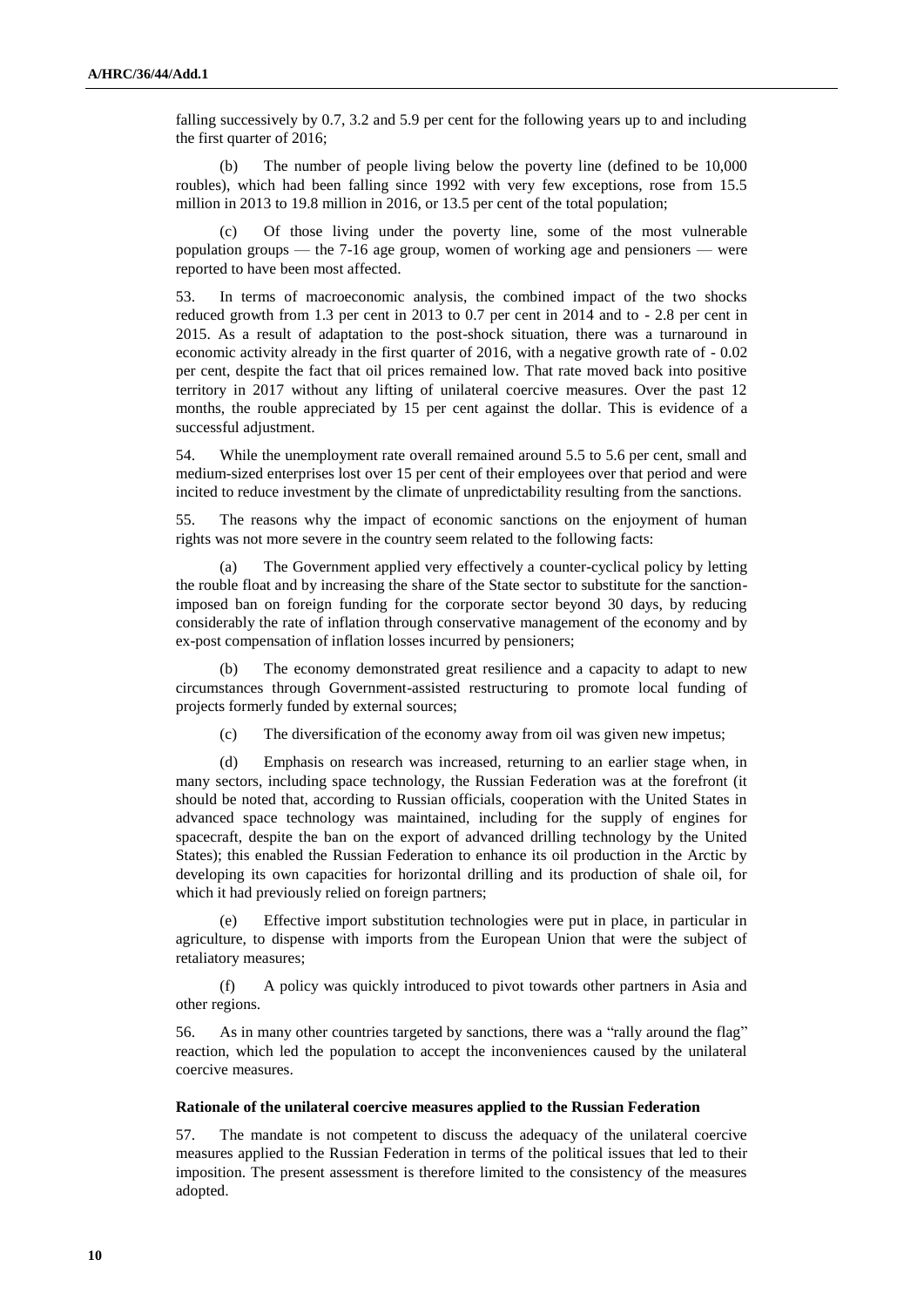58. The Russian case study offers an opportunity to review the effectiveness of unilateral coercive measures applied by large advanced economies against one another. The example of the Russian Federation demonstrates the expected versatility of a relatively well-off country with a variety of resources, a highly trained population and a multiplicity of trading partners.

59. The adverse human rights impacts of the measures has been mitigated by the fact that they were not all-encompassing, unlike previous measures against certain developing countries that the mandate has reviewed.

60. In a context of globalization, for a country like the Russian Federation, which is fully integrated into the world economy, measures for trade diversion — whether through protectionism or through unilateral coercive measures — can be self-defeating if they lead to a "beggar-thy-neighbour" policy. It is fortunate therefore that the retaliatory measures themselves were limited in scope.

61. Furthermore, in such a globalized context, one must not lose sight of the possible backlash of unilateral measures, even without retaliation. Thus, for instance, one of the largest banks in the Russian Federation, Sberbank, has a part of its capital in equities of which one third is owned by foreign investors from sanctioning countries. Thus, when the bank cannot obtain foreign financing above 30 days for its clients, its profits are affected, which, in turn, reduces the price of its shares and causes losses for their owners also in source countries. Furthermore, every year the State floats internationally 10-year eurodollar bonds that are reserved for foreign purchasers and are heavily subscribed. In addition, every week it auctions other shorter-term bonds in roubles that are also subscribed by foreign buyers. Rationing of foreign loans to the Russian economy is therefore of limited effectiveness.

62. Different data are provided by the media and academic circles in source countries estimating the cost incurred through the measures by source countries, especially in the European Union.

63. The most credible approximation is of \$3.2 billion a month, according to a working paper by the Centre d'Etudes Prospectives et d'Informations Internationales. <sup>22</sup> In an interview with the Special Rapporteur, European farmers and a confederation of European agricultural cooperatives deplored that the losses were attributable to a political dispute between the European Union and the Russian Federation, in which European Union farmers had no role or responsibility yet were the ones that had to "pay the price".<sup>23</sup>

64. The rough estimate of the adverse impact of the sanctions on the Russian Federation, if disentangled from the oil shock, is an average loss of 1 per cent of GDP. That seems to be a reasonable figure since, after "digesting" the oil shock, the difference between actual and potential GDP for 2017 is of about 0.80 per cent according to the International Monetary Fund.<sup>24</sup> That output gap would amount to a direct loss therefore of some \$15 billion per annum for the Russian Federation or a total of \$55 billion so far.

65. The resulting overall income loss of \$155 billion is shared by source and target countries. Although both source and target countries can internalize those losses, it is not clear that any partner is cowed by them or indeed that any rights holder, least of all European smallholder farmers, benefits from them. Meanwhile, business opportunities are forgone, curtailing the right to development of trading partners. Even if direct losses to the Russian Federation from unilateral coercive measures were twice as high as provided in the above estimate, source countries are having to suffer equally or more from the sanctions than the country they target. They may also be more vulnerable as, unlike the Russian Federation, they do not all have a consistent international trade surplus or such high foreign exchange reserves, which, in the case of the Russian Federation, remained consistently

<sup>&</sup>lt;sup>22</sup> Available from www.cepii.fr/PDF\_PUB/wp/2016/wp2016-16.pdf.

<sup>&</sup>lt;sup>23</sup> See also [www.copa-cogeca.be/Download.ashx?ID=1402103&fmt=pdf;](http://www.copa-cogeca.be/Download.ashx?ID=1402103&fmt=pdf) and the report of the Special Rapporteur (A/HRC/36/44/Add.2).

<sup>&</sup>lt;sup>24</sup> See www.economist.com/news/economic-and-financial-indicators/21722184-output-gaps.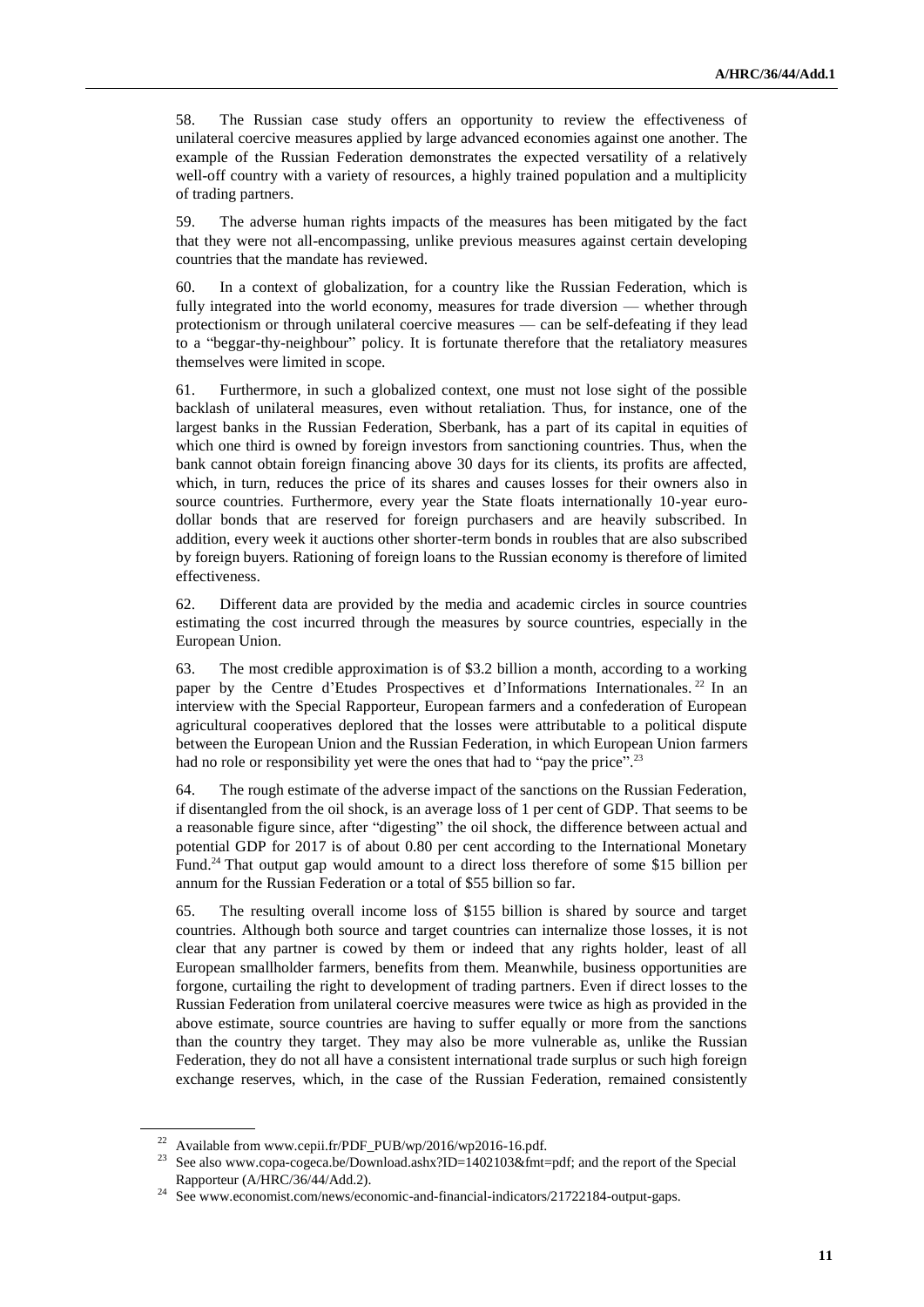above \$300 billion since sanctions were applied.<sup>25</sup> So, while the sanctions were more political than economic, they have lead in the process to a regrettable deterioration of the standard of living of the most vulnerable population groups in the Russian Federation and have also adversely affected smallholder farmers in Europe.

### **VII. Observations and recommendations**

66. **The wave of globalization that has engulfed the Russian Federation has spread the value chain across its borders with Europe and to a lesser extent has stretched to the United States. It is therefore becoming realistically impossible to disentangle the links of that value chain in a way that would introduce a clean cut of those links situated in the Russian Federation without weakening the rest of the chain through what has misleadingly been referred to come to as "surgically accurate" measures.**

67. **The unilateral coercive measures are intended to serve as a deterrent to the Russian Federation in the context of the prevailing political standoff in the region. They do however carry unintended effects on producers that have nothing to do with the situation, both in Europe and among the most vulnerable groups in the Russian Federation. The Special Rapporteur considers that, after three years of implementation of unilateral coercive measures targeting the Russian Federation, a review of their effectiveness in achieving their proclaimed goal is overdue.** 

68. **The Special Rapporteur recommends that the review be engaged upon without delay in the search for effectiveness in the pursuit of desired outcomes and in a way that spares innocent civilians in source and target countries from unintended adverse human rights impacts.** 

69. **Targeted sanctions have been imposed on certain individuals so as to avoid unintended damage on innocent people. The impact they have on due process and the rule of law has already been discussed in previous reports of the Special Rapporteur to the Human Rights Council and the General Assembly. However, during his visit to Moscow, the Special Rapporteur was informed that humanitarian exemptions from sanctions applied by the European Union are not being systematically applied to "designated persons". Thus, a Russian businessman whose spouse was hospitalized in a western European clinic, found out upon attempting payment of her medical bill that his western bank account had been blocked and could not be drawn upon even for such humanitarian items of expenditure. This is all the more surprising since competent European Union authorities are committed to taking into account the "fundamental rights of designated persons and entities when granting exemptions" as provided by the European Union Guidelines on implementation and evaluation of restrictive measures (sanctions) in the framework of the European Union Common Foreign and Security Policy.**

70. **The Special Rapporteur thus recommends a clear recognition that the competent authorities are under a legal obligation to provide systematically for effective humanitarian exceptions in sanctions instruments. As stated in the Guidelines, such mandatory humanitarian exceptions should cover, inter alia, the "basic needs of designated persons … including for foodstuffs, rent or mortgage, medicines and medical treatment, taxes, insurance premiums and public utility charges", and humanitarian purposes, such as, for example, delivering or facilitating the delivery of assistance, including medical supplies, food or the transfer of humanitarian workers and related assistance or for evacuations from a targeted country. Moreover, those exceptions should be notified to banks from all source countries and to banks accepting extraterritorial implementation of such individual sanctions by source countries, along with any decision to block individual accounts.**

71. **The Special Rapporteur also recommends that priority attention be given to ensuring immunity from unilateral coercive measures for people elected to a** 

<sup>25</sup> See *The Economist*, June 10-16 2017, p. 62.